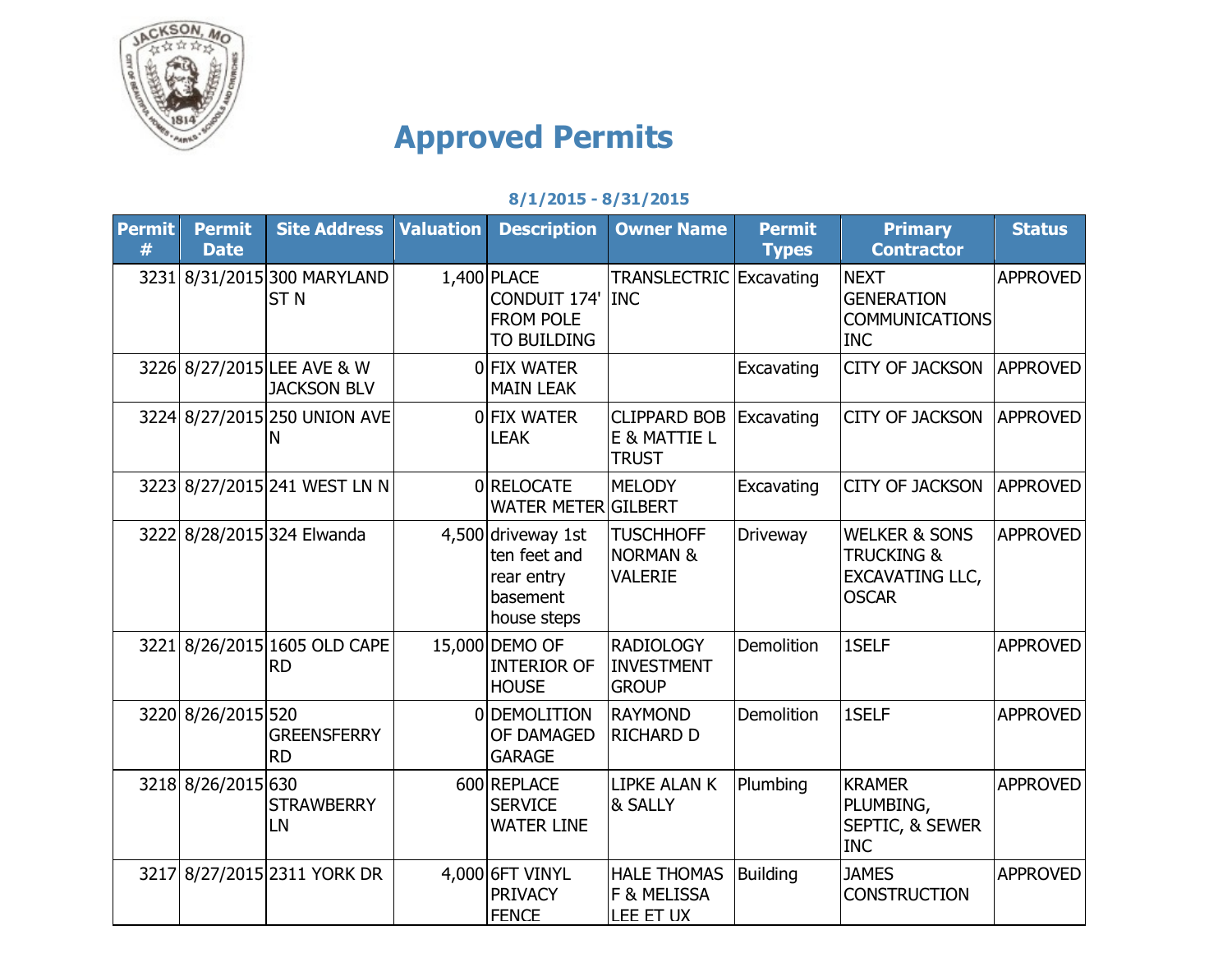| 3216 8/26/2015 1227      | <b>CHEROKEE ST</b>                          | 7,122 FENCE AND<br><b>STORAGE</b><br><b>SHED ON</b><br><b>EXISTING</b><br><b>CONCRETE</b> | <b>MONTGOMERY</b><br><b>TIMOTHY</b>               | <b>Building</b> | 1SELF                                               | <b>APPROVED</b> |
|--------------------------|---------------------------------------------|-------------------------------------------------------------------------------------------|---------------------------------------------------|-----------------|-----------------------------------------------------|-----------------|
| 3214 8/24/2015 677 / 679 | <b>ABBIE CT</b>                             | 0 RELOCATE<br>WATER METER THOMAS J &                                                      | <b>MOGELNICKI</b><br><b>KAREN S UX</b>            | Excavating      | <b>CITY OF JACKSON</b>                              | <b>APPROVED</b> |
| 3213 8/24/2015 702       | <b>FARMINGTON</b><br><b>RDN</b>             | 0 RELOCATE<br><b>WATER METER COLLEEN M</b>                                                | <b>BALLARD</b>                                    | Excavating      | <b>CITY OF JACKSON</b>                              | <b>APPROVED</b> |
|                          | 3212 8/24/2015 219 MARY ST                  | 0 RELOCATE<br><b>WATER METER SHANA UX</b>                                                 | <b>KING ADAM &amp;</b>                            | Excavating      | <b>CITY OF JACKSON</b>                              | <b>APPROVED</b> |
| 3211 8/24/2015 602       | <b>WASHINGTON</b><br>ST <sub>W</sub>        | 0 RELOCATE<br><b>WATER METER JUEL L</b>                                                   | <b>DERICKSON</b>                                  | Excavating      | <b>CITY OF JACKSON</b>                              | <b>APPROVED</b> |
| 3210 8/24/2015 725       | <b>WASHINGTON</b><br>ST <sub>W</sub>        | 0 RELOCATE<br><b>WATER METER LITTRELL &amp;</b>                                           | PAIR LINDA S<br><b>MICHAEL</b>                    | Excavating      | <b>CITY OF JACKSON</b>                              | <b>APPROVED</b> |
|                          | 3209 8/24/2015 817 MAIN ST W                | 0 RELOCATE<br><b>WATER METER RANDY L &amp;</b>                                            | <b>BLANKENSHIP</b><br><b>DEBORAH</b>              | Excavating      | <b>CITY OF JACKSON</b>                              | <b>APPROVED</b> |
|                          | 3208 8/24/2015 955 W ADAMS<br>ST            | 3,000 REPLACE<br><b>SEWER LINE</b>                                                        | <b>DRAGANA</b><br><b>DONNA</b><br><b>HENSHAW</b>  | Plumbing        | JUST FIX IT, LLC                                    | <b>APPROVED</b> |
|                          | 3207 8/27/2015 317 CATHY DR                 | 7,000 REMOVE &<br><b>REPLACE</b><br><b>DRIVEWAY</b>                                       | <b>NICOLAI</b><br><b>BRENDA J</b>                 | <b>Building</b> | <b>ULRICH CONCRETE APPROVED</b><br><b>FINISHING</b> |                 |
| 3206 8/20/2015 1477      | <b>BOXWOOD DR</b>                           | 0 RELOCATE                                                                                | <b>WARREN BERT</b><br>WATER METERIL & BILLIE J UX | Excavating      | <b>CITY OF JACKSON</b>                              | <b>APPROVED</b> |
| 3205 8/20/2015 1445      | <b>BOXWOOD DR</b>                           | 0 RELOCATE                                                                                | <b>TAYLOR JIMMY</b><br>WATER METER T & TULA R UX  | Excavating      | CITY OF JACKSON                                     | <b>APPROVED</b> |
|                          | 3204 8/20/2015 738 CONNIE<br><b>DR</b>      | 0 RELOCATE<br><b>WATER METER ANN</b>                                                      | <b>HAGER BETH</b>                                 | Excavating      | <b>CITY OF JACKSON</b>                              | <b>APPROVED</b> |
|                          | 3203 8/20/2015 1118 NELL<br><b>GREEN ST</b> | 0 RELOCATE<br><b>WATER METER</b>                                                          | <b>MUELLER</b><br>TODD W &<br>JEAN D ET UX        | Excavating      | <b>CITY OF JACKSON</b>                              | <b>APPROVED</b> |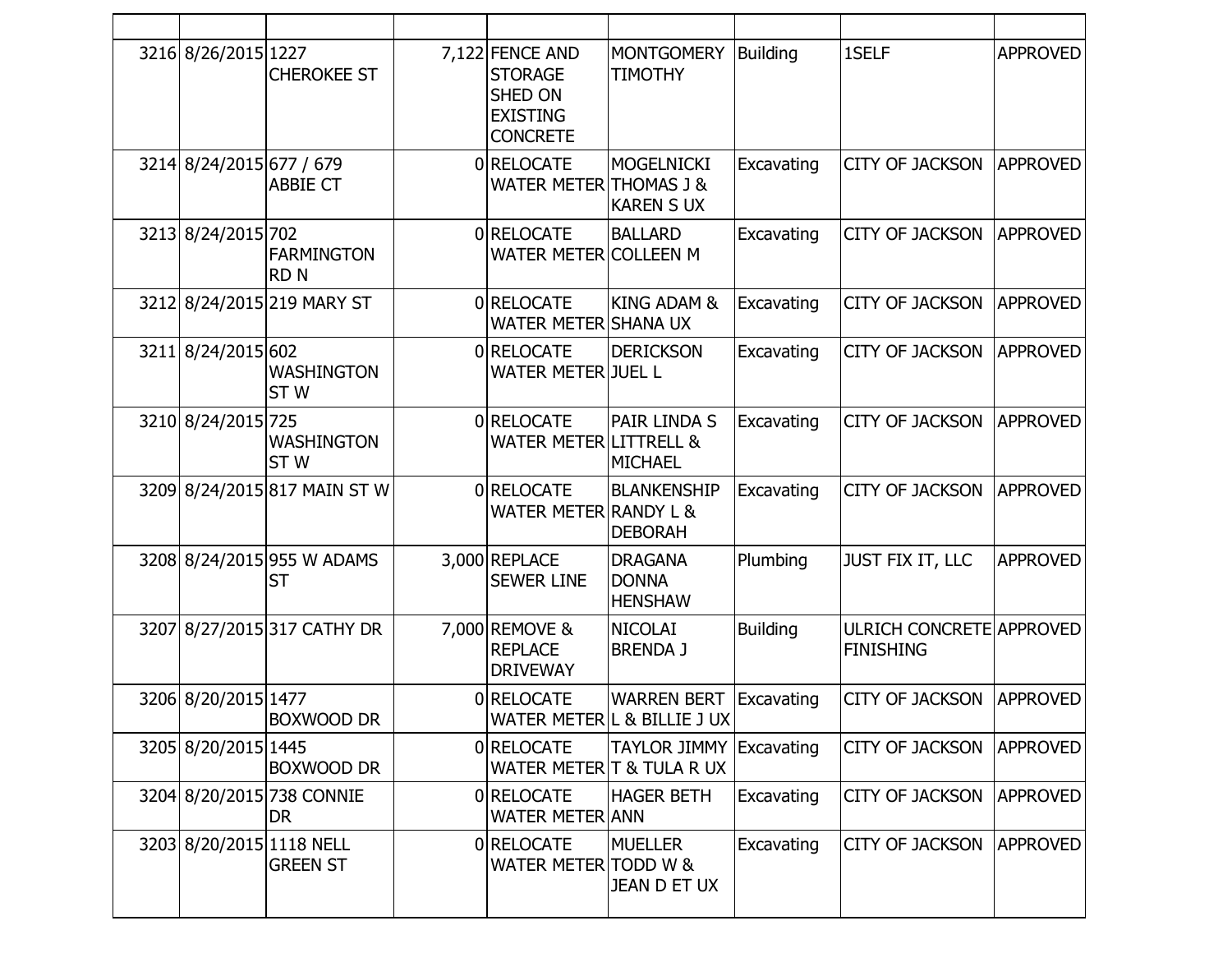|  |                       | 3202 8/20/2015 241 N WEST<br><b>LANE</b>      | 0 RELOCATE<br><b>WATER METER GILBERT</b>                                                                      | <b>MELODY</b>                                            | Excavating                   | <b>CITY OF JACKSON</b>                                                                            | <b>APPROVED</b> |
|--|-----------------------|-----------------------------------------------|---------------------------------------------------------------------------------------------------------------|----------------------------------------------------------|------------------------------|---------------------------------------------------------------------------------------------------|-----------------|
|  |                       | 3201 8/20/2015 1002 ANNA ST                   | 0 RELOCATE<br><b>WATER METER P &amp;</b>                                                                      | <b>LONG RONALD</b><br><b>TROVILLION M</b>                | Excavating                   | <b>CITY OF JACKSON</b>                                                                            | <b>APPROVED</b> |
|  | 3200 8/20/2015 1610   | <b>CHEROKEE ST</b>                            | 4,000 REPLACE<br><b>SEWER LINE</b>                                                                            | <b>DALTON</b><br>DARRIS R &<br><b>MARTHA B UX</b>        | Plumbing                     | <b>BONNEY SEPTIC</b><br><b>TANK PUMPING &amp;</b><br><b>CHIMNEY SWEEP</b><br><b>SERVICE, BILL</b> | <b>APPROVED</b> |
|  | 3199 8/21/2015 2905 E | <b>JACKSON BLVD</b>                           | 5,579 INSTALLATION MOOSE<br>OF TWO NEW<br><b>SIGN</b><br><b>CABINETS ON</b><br><b>EXISTING</b><br><b>POLE</b> | <b>MANAGEMENT</b><br>LLC                                 | <b>Building</b>              | COAST TO COAST<br>SIGNS, LLC                                                                      | <b>APPROVED</b> |
|  |                       | 3195 8/25/2015 1910 WATSON<br><b>DR</b>       | 285,925 NEW SING<br>FAM RES W/<br><b>FINISH</b><br><b>BASEMENT</b>                                            | <b>KEITH &amp;</b><br><b>JENNIFER</b><br><b>HEURING</b>  | <b>Building</b>              | <b>LILEY</b><br><b>CONSTRUCTION</b>                                                               | <b>APPROVED</b> |
|  | 3194 8/18/2015 1418   | <b>GREENLEAF</b><br><b>AVE</b>                | 0 FENCE                                                                                                       | <b>JENNIFER &amp;</b><br><b>SAM DYE</b>                  | Floodplain<br>Development CO | <b>BOOTHEEL FENCE</b>                                                                             | <b>APPROVED</b> |
|  |                       | 3193 8/26/2015 1442 LILAC LN                  | 1,700 6FT PRIVACY<br><b>AROUND</b><br><b>PATIO</b>                                                            | <b>JAN DEVORE</b>                                        | <b>Building</b>              | <b>FLANAGAN</b><br>CONSTRUCTION,<br><b>LEEW</b>                                                   | <b>APPROVED</b> |
|  |                       | 3192 8/21/2015 815 ANDREW<br><b>ST</b>        | $1,000$ DECK<br><b>ADDITION</b>                                                                               | <b>JANSEN JUSTIN Building</b><br>A                       |                              | 1SELF                                                                                             | <b>APPROVED</b> |
|  |                       | 3191 8/26/2015 917 LAKE ST                    | 1,500 INSTALL NEW<br><b>200 AMP</b><br><b>SERVICE AND</b><br><b>BREAKER BOX</b>                               | HALE SAMUEL Electrical<br><b>&amp; DOROTHY</b>           |                              | <b>SOUTHEAST</b><br><b>ELECTRIC LLC</b>                                                           | <b>APPROVED</b> |
|  |                       | 3190 8/14/2015 623 BROWN ST                   | 300 CHANGE OUT<br><b>METER BASE</b>                                                                           | <b>SHANNON &amp;</b><br><b>LUCRESCIA</b><br><b>ADAMS</b> | Electrical                   | <b>FRANCIS</b><br><b>IVANOVICH</b><br><b>ELECTRIC</b>                                             | <b>APPROVED</b> |
|  |                       | 3189 8/26/2015 1830 / 1832<br><b>LEWIS DR</b> | 284,315 NEW DUPLEX<br><b>ON SLAB</b>                                                                          | SOUTHEAST<br><b>ELECTRIC LLC</b>                         | <b>Building</b>              | <b>SOUTHEAST</b><br><b>ELECTRIC LLC</b>                                                           | <b>APPROVED</b> |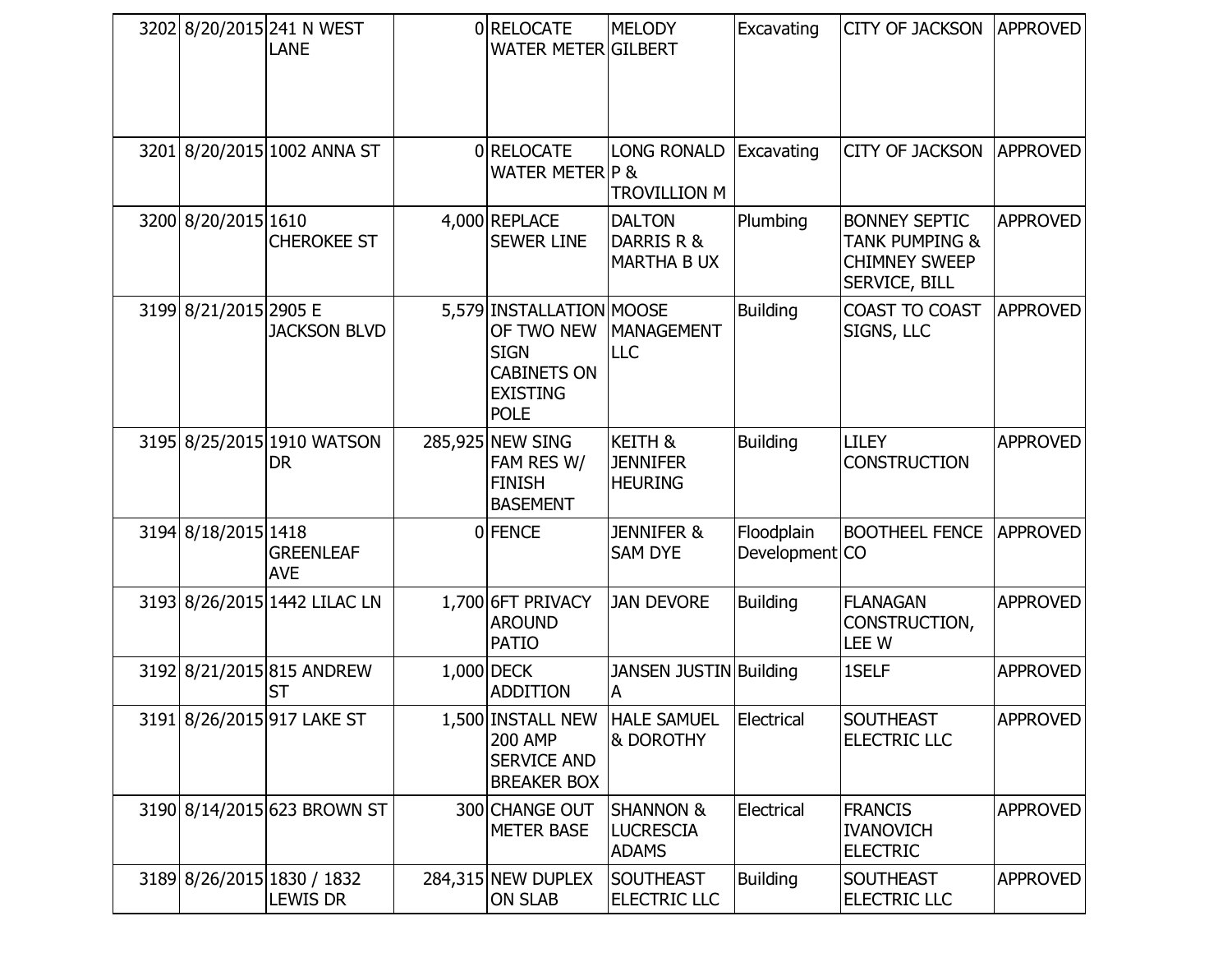|                      | 3188 8/13/2015 713 OAK ST                    |           | 0 REPAIR<br><b>WATER</b><br><b>SERVICE LINE LLC</b>                                                                     | <b>MCGAUGH</b><br><b>PROPERTIES</b>                           | Excavating      | <b>CITY OF JACKSON</b>                                    | <b>APPROVED</b> |
|----------------------|----------------------------------------------|-----------|-------------------------------------------------------------------------------------------------------------------------|---------------------------------------------------------------|-----------------|-----------------------------------------------------------|-----------------|
|                      | 3186 8/12/2015 N LACEY ST                    |           | 100 INSTALL<br><b>TELEPHONE</b><br>2000 FT OF<br><b>CABLE FROM</b><br>N LACEY TO N<br><b>DONNA DR</b>                   |                                                               | Excavating      | <b>EASTERN</b><br><b>MISSOURI</b><br>INDUSTRIES, INC      | <b>APPROVED</b> |
|                      | 3185 8/12/2015 432 MARILYN<br><b>ST</b>      |           | 4,000 REPLACE<br><b>SEWER LINE</b>                                                                                      | <b>BRANDON</b><br><b>SIDES</b>                                | Plumbing        | <b>LANGFORD</b><br><b>MECHANICAL &amp;</b><br>SHEET METAL | <b>APPROVED</b> |
|                      | 3184 8/11/2015 107 HILLSIDE<br><b>DR</b>     |           | 0 FIX WATER<br><b>SERVICE LINE</b><br><b>LEAK</b>                                                                       | <b>CAMP JOINT</b><br><b>TRUST</b>                             | Excavating      | <b>CITY OF JACKSON</b>                                    | <b>APPROVED</b> |
|                      | 3183 8/17/2015 3561 LEMING<br>LN             |           | 1,000 NEW 12' X 24'<br><b>CONCRETE</b><br><b>PAD</b>                                                                    | <b>TIM ATES</b>                                               | <b>Building</b> | 1SELF                                                     | <b>APPROVED</b> |
|                      | 3182 8/10/2015 2388 WATSON<br><b>DR</b>      |           | 0 MOVE STORM<br><b>SEWER 10FT</b><br>TO THE WEST                                                                        | ROOS LESLIE & Excavating<br><b>KIMBERLY ET</b><br><b>UX</b>   |                 | <b>CITY OF JACKSON</b>                                    | <b>APPROVED</b> |
|                      | 3181 8/10/2015 1325 JACKSON<br><b>BLVD E</b> | 1,400 NEW | <b>DRIVEWAY</b><br><b>TURN</b><br><b>AROUND</b>                                                                         | <b>PORTER</b><br>SHIRLEY J<br><b>TRUST</b>                    | <b>Building</b> | MIKE T MEYER                                              | <b>APPROVED</b> |
|                      | 3180 8/10/2015 2722 LEMING<br>LN             |           | 0 RELOCATE                                                                                                              | <b>OTTEN MARCO</b><br>WATER METER M & LEEANN B<br>MILDE ET UX | Excavating      | <b>CITY OF JACKSON</b>                                    | <b>APPROVED</b> |
| 3177 8/19/2015 1143  | CHAMBERLAIN<br><b>DR</b>                     |           | 500 MOVING WALL FISHER<br><b>BETWEEN</b><br><b>KITCHEN &amp;</b><br><b>GARAGE TO</b><br><b>EXPAND</b><br><b>KITCHEN</b> | <b>TIMOTHY R &amp;</b><br><b>RITA UX</b>                      | <b>Building</b> | 1SELF                                                     | <b>APPROVED</b> |
| 3176 8/11/2015 542 W | <b>INDEPENDENCE</b><br><b>ST</b>             |           | 1,000 ACCESSORY<br><b>BUILDING</b>                                                                                      | <b>JACKSON ELKS</b><br><b>LODGE NO</b><br>2652 BPO            | Building        | 1SELF                                                     | <b>APPROVED</b> |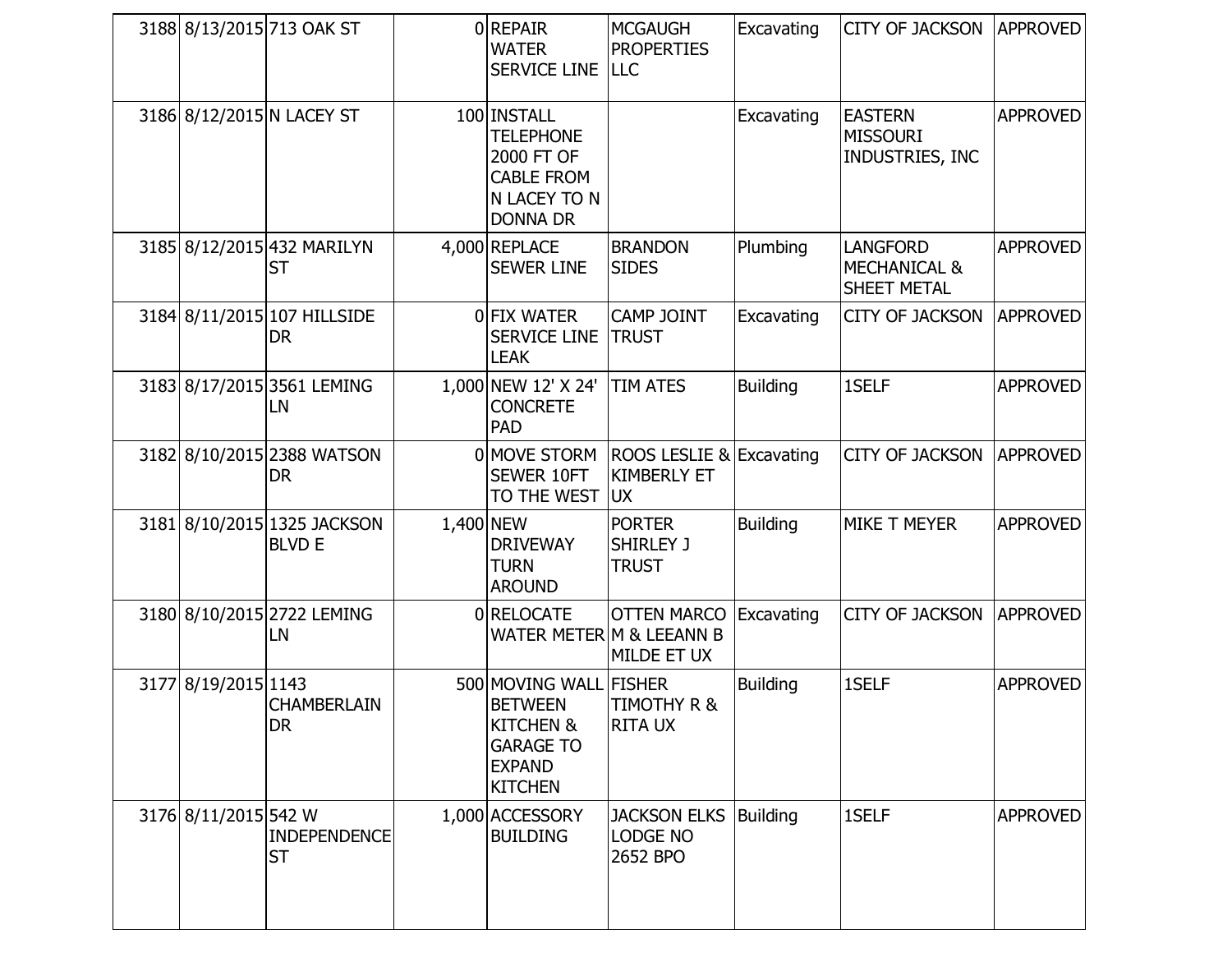| 3174 | 8/5/2015 208 | <b>GREENSFERRY</b>                                           | 1,200 ELECTRIC<br><b>SERVICE</b><br><b>UPGRADE</b>                                                | THEISS JOYCE   Electrical<br>A                                 |                 | AIRE SOLUTIONS<br><b>LLC</b>                                                               | <b>APPROVED</b> |
|------|--------------|--------------------------------------------------------------|---------------------------------------------------------------------------------------------------|----------------------------------------------------------------|-----------------|--------------------------------------------------------------------------------------------|-----------------|
|      |              | 3171 8/21/2015 571 BUNKER                                    | 5,000 REMODEL<br><b>BASEMENT</b><br><b>ADD</b><br><b>BATHROOM</b><br><b>AND</b><br><b>BEDROOM</b> | <b>CLEMENTS JILL Building</b><br>M                             |                 | 1SELF                                                                                      | <b>APPROVED</b> |
| 3169 |              | 8/4/2015 708 OLD CAPE<br><b>RD</b>                           | 1,500 REPLACE<br><b>SERVICE</b><br><b>WATER LINE</b>                                              | <b>ACORD KEVIN</b><br>D                                        | Plumbing        | <b>OBERMANN</b><br><b>HEATING &amp;</b><br>PLUMBING LLC                                    | <b>APPROVED</b> |
| 3167 |              | 8/4/2015 3980 HUBER<br><b>CREST DR</b>                       | 0 EXCAVATION                                                                                      | <b>SCHLICK</b><br><b>STEPHEN J &amp;</b><br>LINDA L UX         | Excavating      |                                                                                            | <b>APPROVED</b> |
| 3166 |              | 8/4/2015 2503 STOTLER<br><b>WAY</b>                          | 0 EXCAVATION                                                                                      | WILLIAM J<br><b>PENROD</b><br><b>REVOCABLE</b><br><b>TRUST</b> | Excavating      | MURILLO CABLE<br><b>LLC</b>                                                                | <b>APPROVED</b> |
| 3165 |              | 8/4/2015 3071 CO RD<br>439                                   | 5,000 SEWER LINE<br>REPLACEMENT J & LESLIE J                                                      | <b>FEHR RONALD</b><br><b>UX</b>                                | Plumbing        | <b>BONNEY SEPTIC</b><br><b>TANK PUMPING &amp;</b><br><b>CHIMNEY SWEEP</b><br>SERVICE, BILL | <b>APPROVED</b> |
|      |              | 3160 8/11/2015 1805 OAK ST                                   | $2,856$ NEW CAR<br><b>PORT</b>                                                                    | LICHTENEGGER Building<br><b>JAMES N</b><br><b>TRUST</b>        |                 | <b>CAROLINA</b><br><b>CARPORTS INC</b>                                                     | <b>APPROVED</b> |
|      |              | 3159 8/25/2015 711 JACKSON<br><b>BLVD E</b>                  | 1,500 INSTALL<br><b>CIRCUITS &amp;</b><br>LANE LIGHTS,<br><b>INSTALL</b><br><b>OUTLETS</b>        | <b>JRSL FAM MO</b><br>LLC                                      | Electrical      | <b>COTNER ELECTRIC APPROVED</b><br>CO, INC                                                 |                 |
|      |              | 3158 8/31/2015 2632 / 2634<br><b>WATSON DR</b>               | 310,355 NEW DUPLEX<br><b>ON SLAB</b>                                                              | <b>HOWARD</b><br><b>MARK &amp; SUSAN</b><br>ET UX              | <b>Building</b> | <b>HOWARD FARMS</b>                                                                        | <b>APPROVED</b> |
|      |              | 3148 8/20/2015 2669 WATSON<br><b>DR</b>                      | 3,500 ADD ONTO<br><b>EXISTING</b><br><b>DECK</b>                                                  | <b>CATHY</b><br><b>COSTELLO</b>                                | <b>Building</b> | <b>SMITH</b><br>CONTRACTING,<br><b>JEFF</b>                                                | <b>APPROVED</b> |
|      |              | 3145 8/12/2015 2645 / 2647<br><b>TRAVELERS</b><br><b>WAY</b> | 290,700 NEW DUPLEX                                                                                | <b>RODNEY</b><br><b>PHEGLEY</b>                                | <b>Building</b> | <b>HINKEBEIN</b><br><b>CONSTRUCTION</b>                                                    | <b>APPROVED</b> |